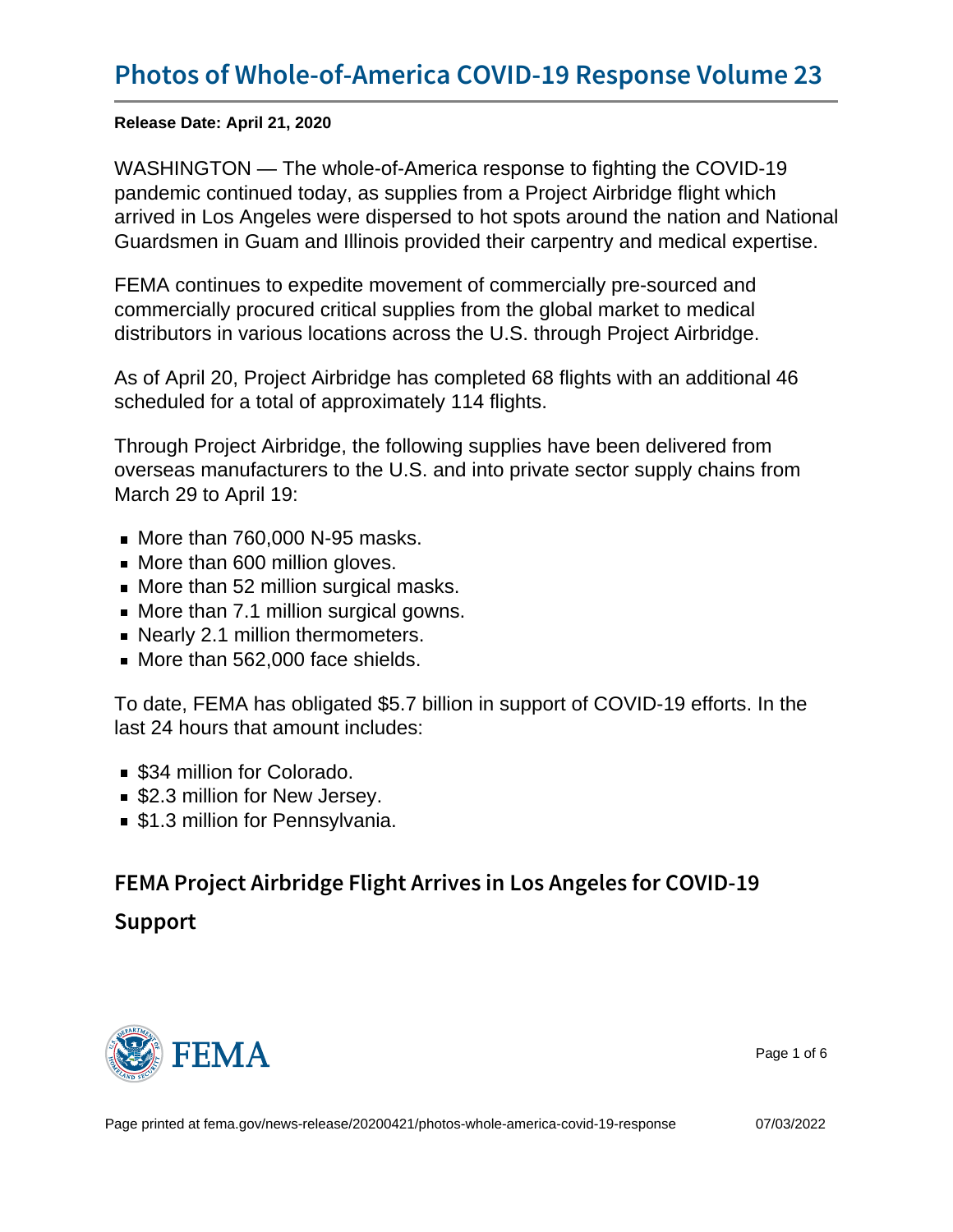LOS ANGELES (A p+iA FEMA Project Airbridge flight arrives at Los Angeles International Airport with more than 6 million medical supplies to support the whole-of-America response to states, tribes and territories combating the spread of COVID-19.

FEMA photo by Victor Inge

Navy Exchange Associates Support Military Membe Response



Page 2 of 6

Page printed at [fema.gov/news-release/20200421/photos-whole-america-covid-19-response](https://www.fema.gov/news-release/20200421/photos-whole-america-covid-19-response) 07/03/2022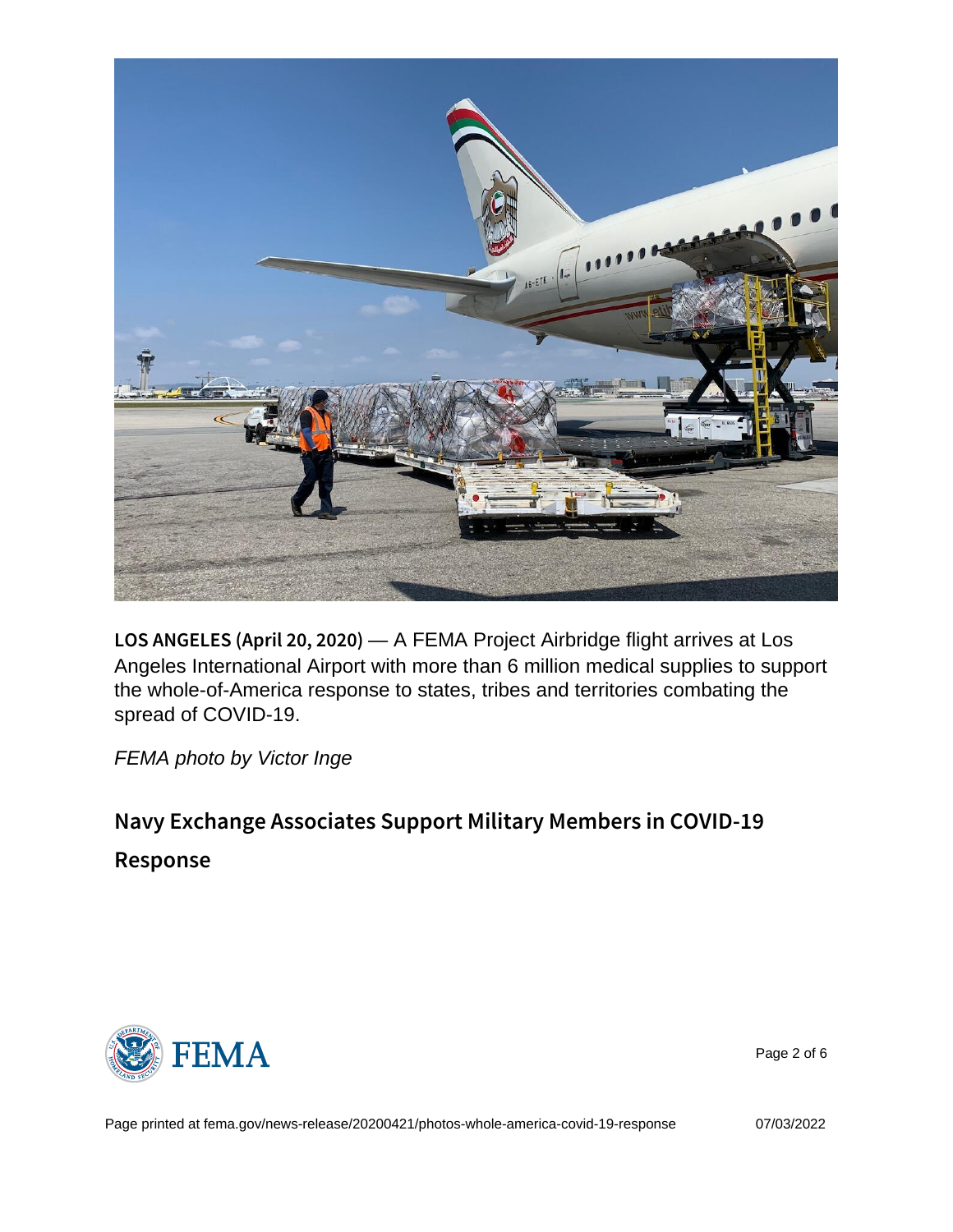MAYPORT, Fla, (Ap-rAINaXQ Lodge 2May port, Fla., associate delivers breakfast to a guest. The Navy Exchange Service Command is comprised of 14,000 personnel worldwide, supporting military families in response to the COVID-19 pandemic.

U.S. Navy and NEXCOM Public Affairs photo



Page 3 of 6

Page printed at [fema.gov/news-release/20200421/photos-whole-america-covid-19-response](https://www.fema.gov/news-release/20200421/photos-whole-america-covid-19-response) 07/03/2022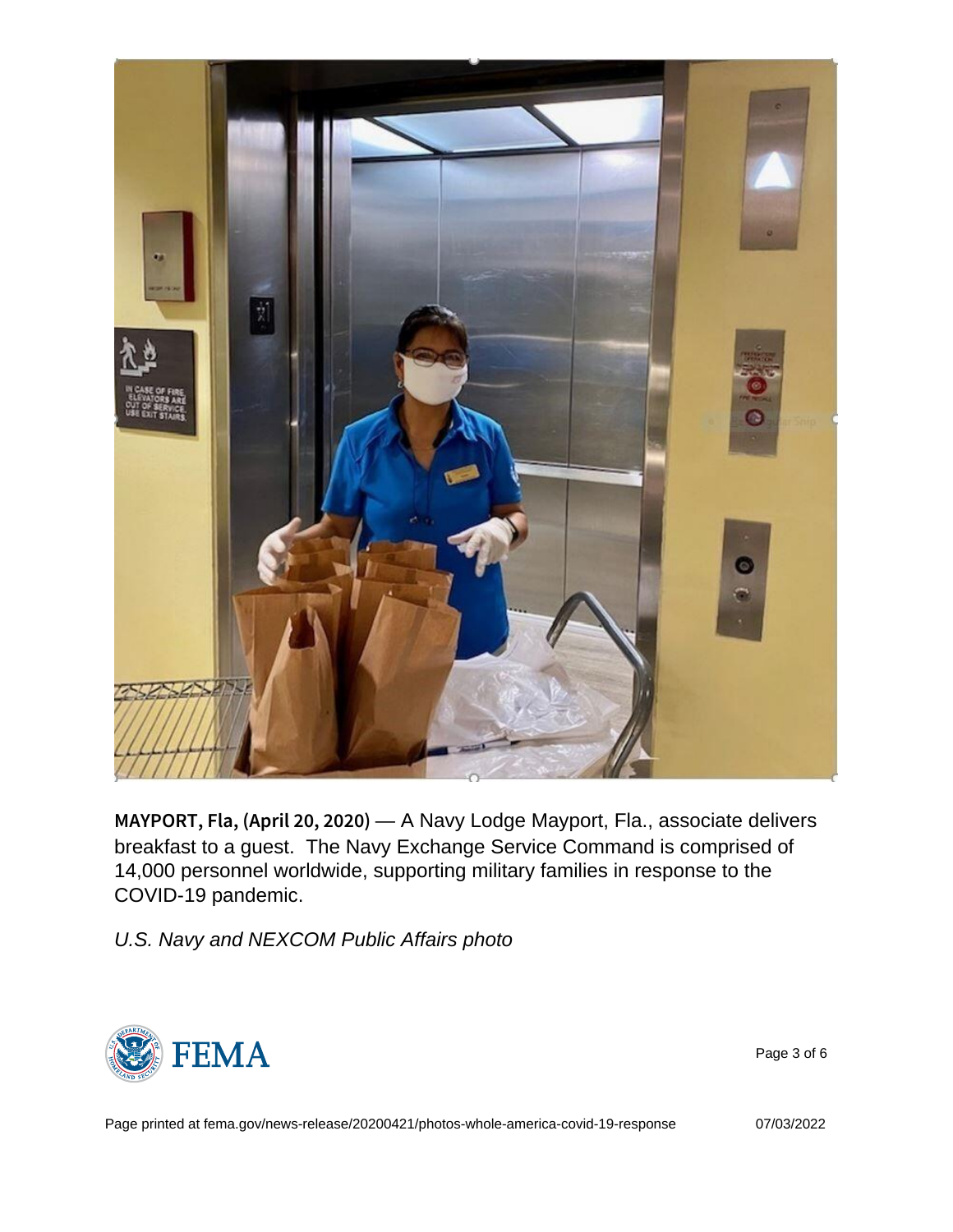TAYLORVILLE, III. (-A Members of the 708th Medical Company, based in North Riverside, Illinois, gather before testing Park Glen apartment residents for COVID-19. The soldiers tested the entire building and the quarantine for Park Glenn was lifted. Many residents are now reunited with their families.

708th Medical Company photo by Staff Sgt. Robert Adams

COVID-19 Screening Continues at Navy Command



Page 4 of 6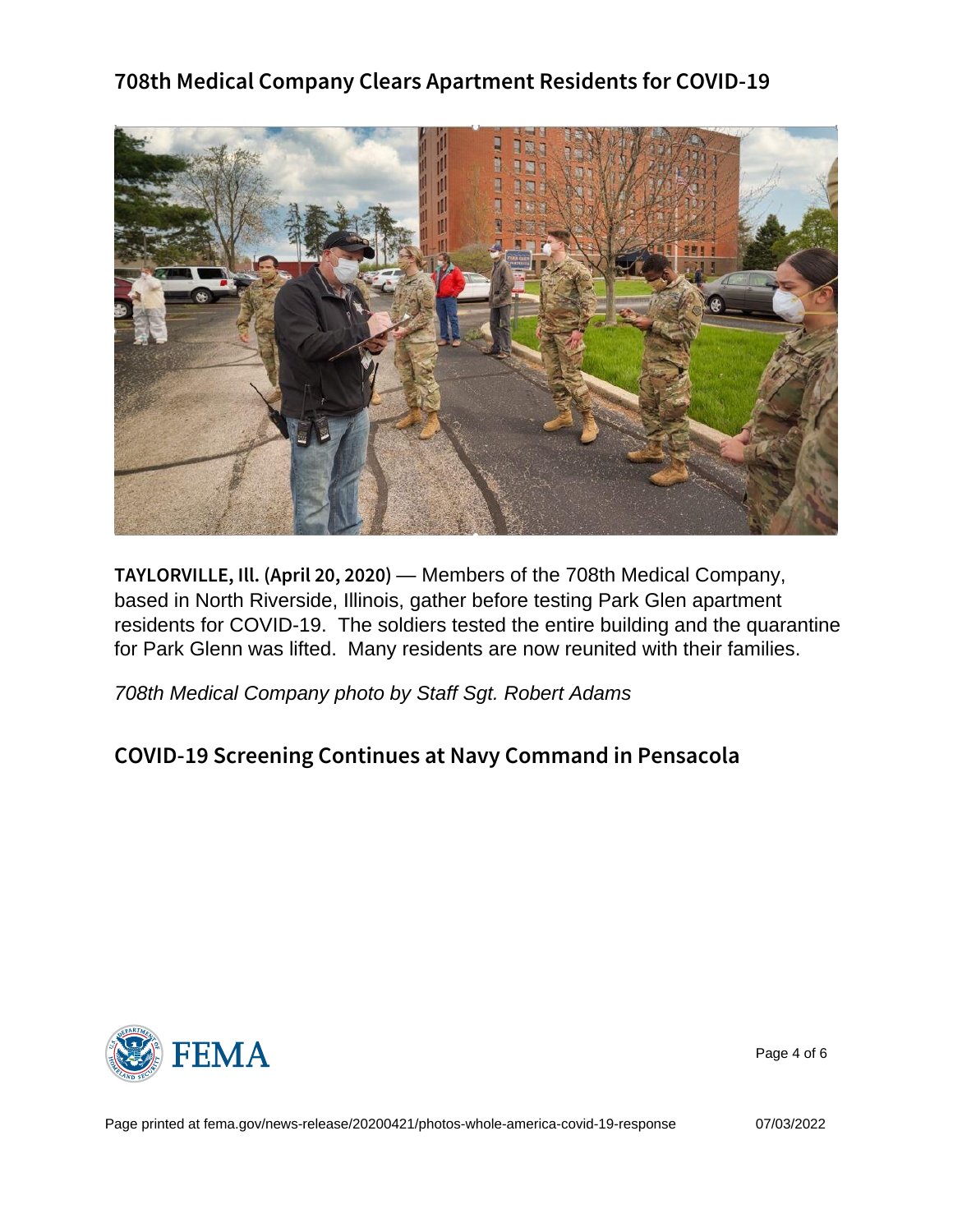PENSACOLA, Fla. (A-pHroispitalman 2Taglor) Paschal, a laboratory technician assigned to Navy Medicine Operational Training Center, Pensacola, is screened at Naval Medical Readiness and Training Command before entering.

U.S. Navy photo by Mass Communication Specialist 3rd Class Carter Denton

Guam National Guard Engineers Provide Expertise Facility



Page 5 of 6

Page printed at [fema.gov/news-release/20200421/photos-whole-america-covid-19-response](https://www.fema.gov/news-release/20200421/photos-whole-america-covid-19-response) 07/03/2022